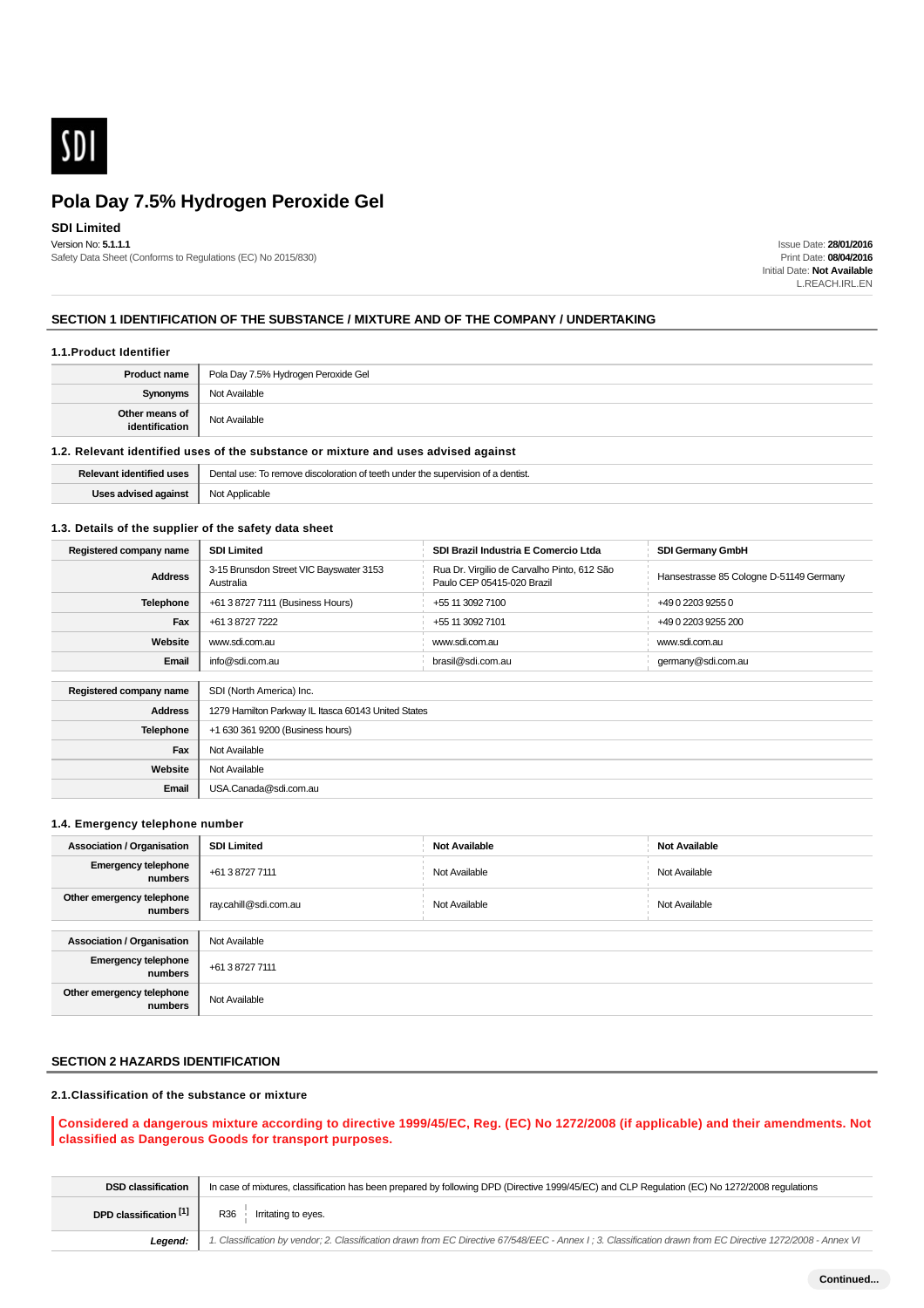| <b>Classification according to</b><br>regulation (EC) No<br>1272/2008 [CLP] <sup>[1]</sup> | Eye Irritation Category 2                                                                                                                                   |
|--------------------------------------------------------------------------------------------|-------------------------------------------------------------------------------------------------------------------------------------------------------------|
| Legend:                                                                                    | 1. Classification by vendor; 2. Classification drawn from EC Directive 67/548/EEC - Annex I; 3. Classification drawn from EC Directive 1272/2008 - Annex VI |
| 2.2. Label elements                                                                        |                                                                                                                                                             |
| <b>CLP label elements</b>                                                                  |                                                                                                                                                             |
| <b>SIGNAL WORD</b>                                                                         | <b>WARNING</b>                                                                                                                                              |
| Hazard statement(s)                                                                        |                                                                                                                                                             |
| H319                                                                                       | Causes serious eye irritation.                                                                                                                              |
| Supplementary statement(s)                                                                 |                                                                                                                                                             |
| Not Applicable                                                                             |                                                                                                                                                             |
| <b>Precautionary statement(s) Prevention</b>                                               |                                                                                                                                                             |
| P280                                                                                       | Wear protective gloves/protective clothing/eye protection/face protection.                                                                                  |
| <b>Precautionary statement(s) Response</b>                                                 |                                                                                                                                                             |
| P305+P351+P338                                                                             | IF IN EYES: Rinse cautiously with water for several minutes. Remove contact lenses, if present and easy to do. Continue rinsing.                            |
|                                                                                            | If eye irritation persists: Get medical advice/attention.                                                                                                   |

# **Precautionary statement(s) Disposal**

Not Applicable

### **2.3. Other hazards**

Cumulative effects may result following exposure\*.

May produce skin discomfort\*.

REACh - Art.57-59: The mixture does not contain Substances of Very High Concern (SVHC) at the SDS print date.

### **SECTION 3 COMPOSITION / INFORMATION ON INGREDIENTS**

### **3.1.Substances**

See 'Composition on ingredients' in Section 3.2

### **3.2.Mixtures**

| 1.CAS No<br>2.EC No<br>3. Index No<br><b>4.REACH No</b>                 | %[weight]                                                                                                                                                                                        | Name                 | <b>Classification according to</b><br>directive 67/548/EEC [DSD] | Classification according to regulation (EC) No 1272/2008 [CLP]                                                                                                                   |
|-------------------------------------------------------------------------|--------------------------------------------------------------------------------------------------------------------------------------------------------------------------------------------------|----------------------|------------------------------------------------------------------|----------------------------------------------------------------------------------------------------------------------------------------------------------------------------------|
| 1.7722-84-1<br>2.231-765-0<br>3.008-003-00-9<br>4.01-2119485845-22-XXXX | 7.5                                                                                                                                                                                              | hydrogen<br>peroxide | R5, R8, R20/22, R35 <sup>[2]</sup>                               | Oxidizing Liquid Category 1, Acute Toxicity (Inhalation) Category 4, Acute Toxicity<br>(Oral) Category 4, Skin Corrosion/Irritation Category 1A; H271, H332, H302, H314<br>$[3]$ |
| Legend:                                                                 | 1. Classification by vendor; 2. Classification drawn from EC Directive 67/548/EEC - Annex I ; 3. Classification drawn from EC Directive 1272/2008 - Annex VI<br>4. Classification drawn from C&L |                      |                                                                  |                                                                                                                                                                                  |

### **SECTION 4 FIRST AID MEASURES**

| 4.1. Description of first aid measures |                                                                                                                                                                                                                                                                                                                                                                                                                                                                                                                                                                                                                                                                                                                                                                                                                                                                                                                                                                                                                                                                                                                                                                                                                                                                                                            |
|----------------------------------------|------------------------------------------------------------------------------------------------------------------------------------------------------------------------------------------------------------------------------------------------------------------------------------------------------------------------------------------------------------------------------------------------------------------------------------------------------------------------------------------------------------------------------------------------------------------------------------------------------------------------------------------------------------------------------------------------------------------------------------------------------------------------------------------------------------------------------------------------------------------------------------------------------------------------------------------------------------------------------------------------------------------------------------------------------------------------------------------------------------------------------------------------------------------------------------------------------------------------------------------------------------------------------------------------------------|
| General                                | If skin contact occurs:<br>In mediately remove all contaminated clothing, including footwear.<br>Flush skin and hair with running water (and soap if available).<br>▶ Seek medical attention in event of irritation.<br>If this product comes in contact with the eyes:<br>• Wash out immediately with fresh running water.<br>Ensure complete irrigation of the eye by keeping eyelids apart and away from eye and moving the eyelids by occasionally lifting the upper and lower lids.<br>► Seek medical attention without delay; if pain persists or recurs seek medical attention.<br>► Removal of contact lenses after an eye injury should only be undertaken by skilled personnel.<br>If fumes, aerosols or combustion products are inhaled remove from contaminated area.<br>• Other measures are usually unnecessary.<br>If swallowed do <b>NOT</b> induce vomiting.<br>If vomiting occurs, lean patient forward or place on left side (head-down position, if possible) to maintain open airway and prevent aspiration.<br>• Observe the patient carefully.<br>▶ Never give liquid to a person showing signs of being sleepy or with reduced awareness; i.e. becoming unconscious.<br>• Give water to rinse out mouth, then provide liquid slowly and as much as casualty can comfortably drink. |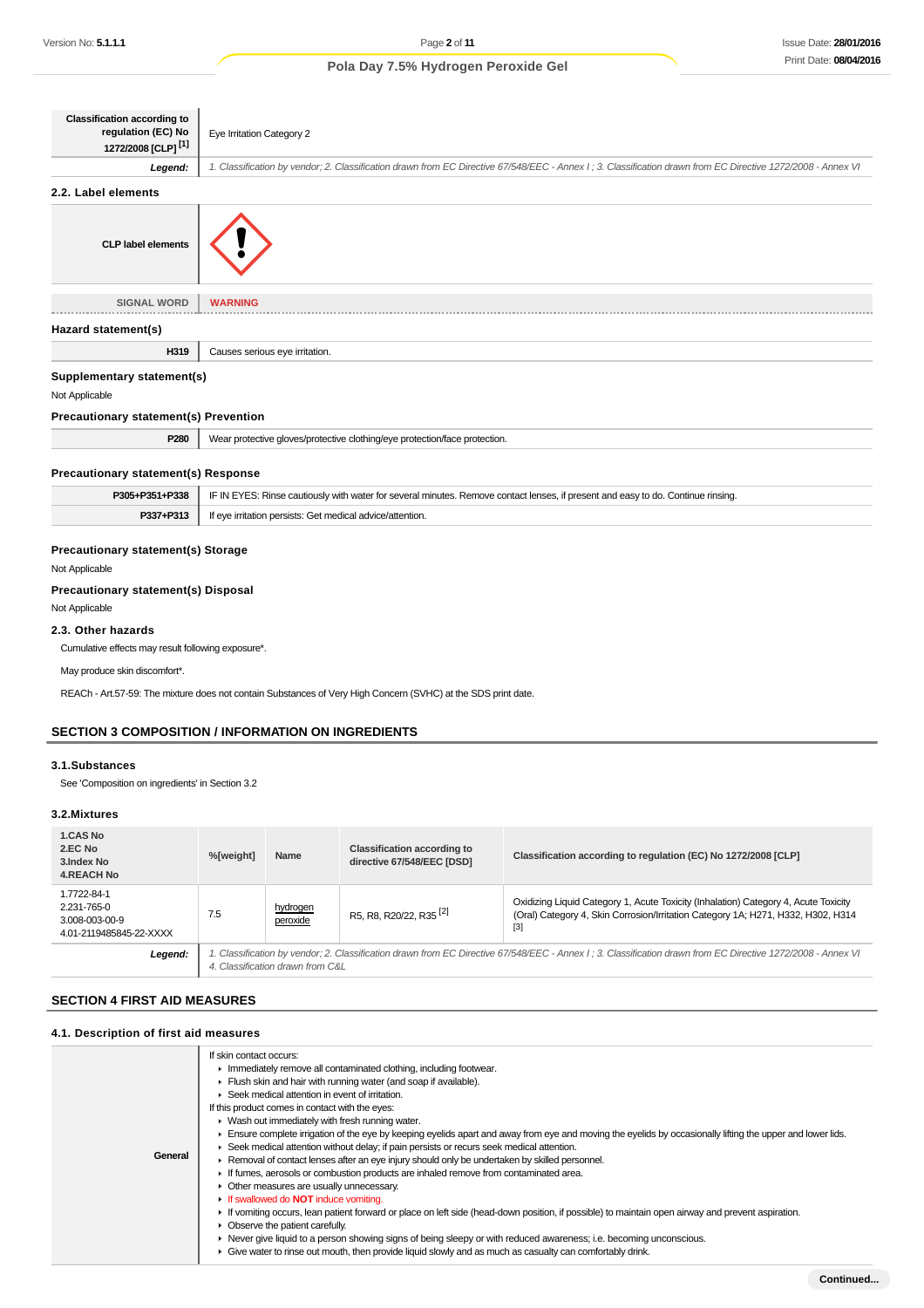|                     | Seek medical advice.                                                                                                                                                                                                                                                                                                                                                                                                                                                                             |
|---------------------|--------------------------------------------------------------------------------------------------------------------------------------------------------------------------------------------------------------------------------------------------------------------------------------------------------------------------------------------------------------------------------------------------------------------------------------------------------------------------------------------------|
| <b>Eye Contact</b>  | If this product comes in contact with the eyes:<br>• Wash out immediately with fresh running water.<br>Ensure complete irrigation of the eye by keeping eyelids apart and away from eye and moving the eyelids by occasionally lifting the upper and lower lids.<br>► Seek medical attention without delay; if pain persists or recurs seek medical attention.<br>► Removal of contact lenses after an eye injury should only be undertaken by skilled personnel.                                |
| <b>Skin Contact</b> | If skin contact occurs:<br>Inmediately remove all contaminated clothing, including footwear.<br>Flush skin and hair with running water (and soap if available).<br>▶ Seek medical attention in event of irritation.                                                                                                                                                                                                                                                                              |
| Inhalation          | If fumes, aerosols or combustion products are inhaled remove from contaminated area.<br>• Other measures are usually unnecessary.                                                                                                                                                                                                                                                                                                                                                                |
| Ingestion           | If swallowed do <b>NOT</b> induce vomiting.<br>If vomiting occurs, lean patient forward or place on left side (head-down position, if possible) to maintain open airway and prevent aspiration.<br>• Observe the patient carefully.<br>► Never give liquid to a person showing signs of being sleepy or with reduced awareness; i.e. becoming unconscious.<br>• Give water to rinse out mouth, then provide liquid slowly and as much as casualty can comfortably drink.<br>Seek medical advice. |

### **4.2 Most important symptoms and effects, both acute and delayed**

See Section 11

### **4.3. Indication of any immediate medical attention and special treatment needed**

Treat symptomatically.

### **SECTION 5 FIREFIGHTING MEASURES**

#### **5.1. Extinguishing media**

- Water spray or fog.
- Foam.
- Dry chemical powder.
- ▶ BCF (where regulations permit).
- Carbon dioxide.

#### **5.2. Special hazards arising from the substrate or mixture**

**Fire Incompatibility** None known.

| 5.3. Advice for firefighters |                                                                                                                                                                                                                                                                                                                                                                                                                                                                                                                                                                                   |
|------------------------------|-----------------------------------------------------------------------------------------------------------------------------------------------------------------------------------------------------------------------------------------------------------------------------------------------------------------------------------------------------------------------------------------------------------------------------------------------------------------------------------------------------------------------------------------------------------------------------------|
| <b>Fire Fighting</b>         | Alert Fire Brigade and tell them location and nature of hazard.<br>$\blacktriangleright$ Wear breathing apparatus plus protective gloves in the event of a fire.<br>Prevent, by any means available, spillage from entering drains or water courses.<br>Use fire fighting procedures suitable for surrounding area.<br><b>DO NOT</b> approach containers suspected to be hot.<br>► Cool fire exposed containers with water spray from a protected location.<br>If safe to do so, remove containers from path of fire.<br>Equipment should be thoroughly decontaminated after use. |
| <b>Fire/Explosion Hazard</b> | $\triangleright$ Non combustible.<br>▶ Not considered a significant fire risk, however containers may burn.<br>May emit poisonous fumes. May emit corrosive fumes. Decomposes on heating and produces; carbon dioxide (CO2) carbon monoxide (CO)                                                                                                                                                                                                                                                                                                                                  |

### **SECTION 6 ACCIDENTAL RELEASE MEASURES**

### **6.1. Personal precautions, protective equipment and emergency procedures**

See section 8

#### **6.2. Environmental precautions**

See section 12

### **6.3. Methods and material for containment and cleaning up**

| <b>Minor Spills</b> | Clean up all spills immediately.<br>Avoid contact with skin and eyes.<br>▶ Wear impervious gloves and safety goggles.<br>Trowel up/scrape up.<br>Place spilled material in clean, dry, sealed container.<br>Flush spill area with water.                                                                                                                                                                                                                                                                                                                                                                                                           |
|---------------------|----------------------------------------------------------------------------------------------------------------------------------------------------------------------------------------------------------------------------------------------------------------------------------------------------------------------------------------------------------------------------------------------------------------------------------------------------------------------------------------------------------------------------------------------------------------------------------------------------------------------------------------------------|
| <b>Major Spills</b> | Minor hazard.<br>Clear area of personnel.<br>Alert Fire Brigade and tell them location and nature of hazard.<br>Control personal contact with the substance, by using protective equipment as required.<br>▶ Prevent spillage from entering drains or water ways.<br>Contain spill with sand, earth or vermiculite.<br>Collect recoverable product into labelled containers for recycling.<br>Absorb remaining product with sand, earth or vermiculite and place in appropriate containers for disposal.<br>• Wash area and prevent runoff into drains or waterways.<br>If contamination of drains or waterways occurs, advise emergency services. |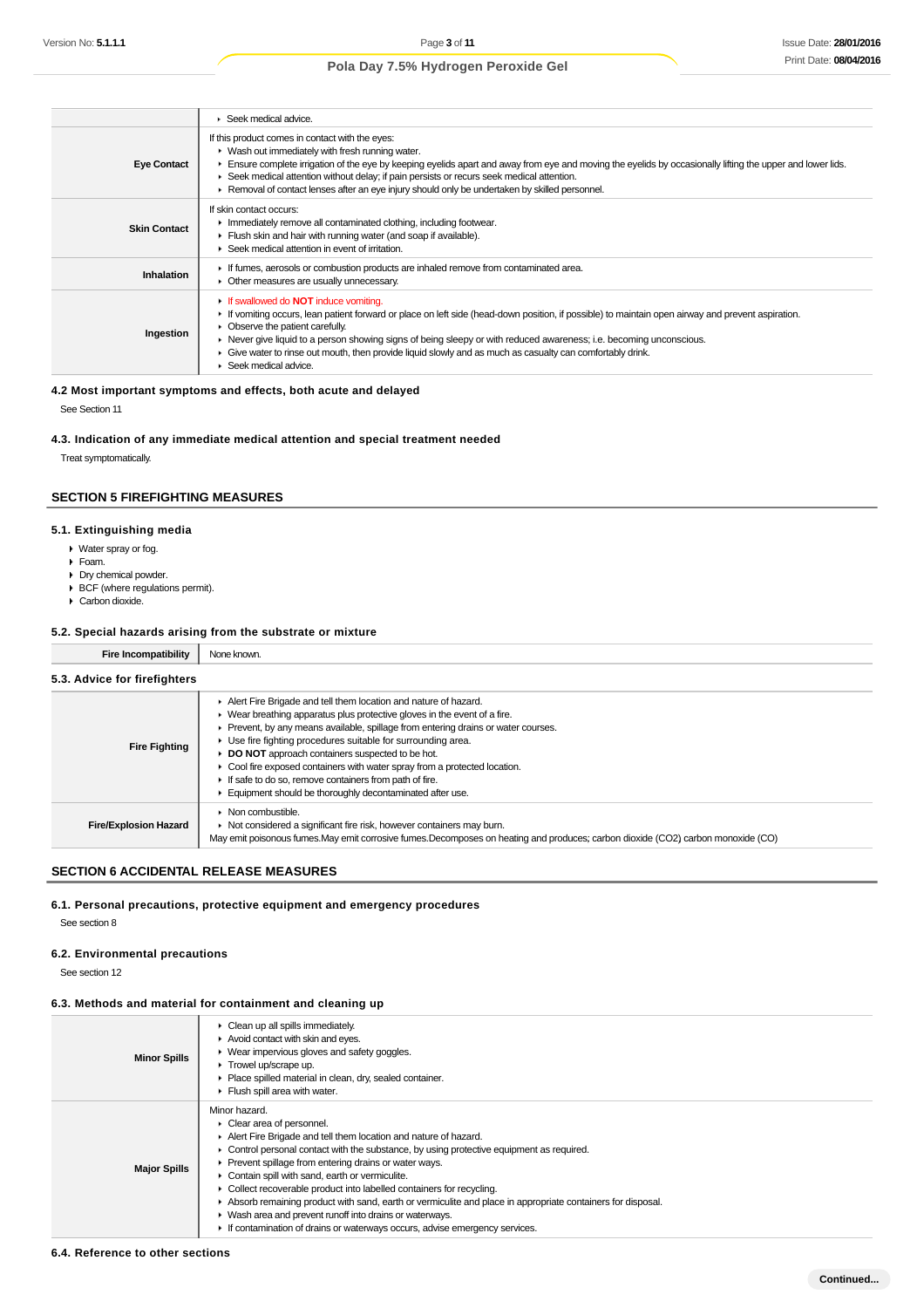Personal Protective Equipment advice is contained in Section 8 of the SDS.

### **SECTION 7 HANDLING AND STORAGE**

#### **7.1. Precautions for safe handling**

| Safe handling                    | Avoid all personal contact, including inhalation.<br>▶ Wear protective clothing when risk of exposure occurs.<br>$\blacktriangleright$ Use in a well-ventilated area.<br>▶ Prevent concentration in hollows and sumps.<br>DO NOT enter confined spaces until atmosphere has been checked.<br>• DO NOT allow material to contact humans, exposed food or food utensils.<br>Avoid contact with incompatible materials.<br>V When handling, DO NOT eat, drink or smoke.<br>▶ Keep containers securely sealed when not in use.<br>Avoid physical damage to containers.<br>Always wash hands with soap and water after handling.<br>► Work clothes should be laundered separately. Launder contaminated clothing before re-use.<br>Use good occupational work practice.<br>• Observe manufacturer's storage and handling recommendations contained within this SDS.<br>Atmosphere should be regularly checked against established exposure standards to ensure safe working conditions are maintained. |
|----------------------------------|---------------------------------------------------------------------------------------------------------------------------------------------------------------------------------------------------------------------------------------------------------------------------------------------------------------------------------------------------------------------------------------------------------------------------------------------------------------------------------------------------------------------------------------------------------------------------------------------------------------------------------------------------------------------------------------------------------------------------------------------------------------------------------------------------------------------------------------------------------------------------------------------------------------------------------------------------------------------------------------------------|
| Fire and explosion<br>protection | See section 5                                                                                                                                                                                                                                                                                                                                                                                                                                                                                                                                                                                                                                                                                                                                                                                                                                                                                                                                                                                     |
| Other information                | Do not store in direct sunlight.<br>Store between 5 and 25 deg. C.                                                                                                                                                                                                                                                                                                                                                                                                                                                                                                                                                                                                                                                                                                                                                                                                                                                                                                                                |
|                                  |                                                                                                                                                                                                                                                                                                                                                                                                                                                                                                                                                                                                                                                                                                                                                                                                                                                                                                                                                                                                   |

### **7.2. Conditions for safe storage, including any incompatibilities**

| Suitable container      | Packaging as recommended by manufacturer.<br>• Check that containers are clearly labelled and free from leaks |
|-------------------------|---------------------------------------------------------------------------------------------------------------|
| Storage incompatibility | Avoid strong bases.                                                                                           |

### **7.3. Specific end use(s)**

See section 1.2

### **SECTION 8 EXPOSURE CONTROLS / PERSONAL PROTECTION**

### **8.1. Control parameters**

**DERIVED NO EFFECT LEVEL (DNEL)**

Not Available

**PREDICTED NO EFFECT LEVEL (PNEC)**

Not Available

**OCCUPATIONAL EXPOSURE LIMITS (OEL)**

### **INGREDIENT DATA**

| Source                                  | <b>Ingredient</b> | Material name     | <b>TWA</b>        | <b>STEL</b>                        | Peak          | <b>Notes</b>  |
|-----------------------------------------|-------------------|-------------------|-------------------|------------------------------------|---------------|---------------|
| Ireland Occupational Exposure<br>Limits | hydrogen peroxide | Hvdrogen peroxide | 1.5 ma/m3 / 1 ppm | $3 \text{ ma/m}$ $3/2 \text{ ppm}$ | Not Available | Not Available |

**EMERGENCY LIMITS**

| Ingredient        | <b>Material name</b>    | TEEL-1        |                     | TEEL-2        | TEEL-3        |
|-------------------|-------------------------|---------------|---------------------|---------------|---------------|
| hydrogen peroxide | Hydrogen peroxide       | Not Available |                     | Not Available | Not Available |
| hydrogen peroxide | Hydrogen peroxide - 30% | 33 ppm        |                     | 170 ppm       | 330 ppm       |
| Ingredient        | <b>Original IDLH</b>    |               | <b>Revised IDLH</b> |               |               |
| hydrogen peroxide | 75 ppm                  |               | 75 [Unch] ppm       |               |               |

### **MATERIAL DATA**

#### **8.2. Exposure controls**

| 8.2.1. Appropriate<br>engineering controls | Engineering controls are used to remove a hazard or place a barrier between the worker and the hazard. Well-designed engineering controls can be highly<br>effective in protecting workers and will typically be independent of worker interactions to provide this high level of protection.<br>The basic types of engineering controls are:<br>Process controls which involve changing the way a job activity or process is done to reduce the risk.<br>Enclosure and/or isolation of emission source which keeps a selected hazard "physically" away from the worker and ventilation that strategically "adds" and<br>"removes" air in the work environment. Ventilation can remove or dilute an air contaminant if designed properly. The design of a ventilation system must match<br>the particular process and chemical or contaminant in use.<br>Employers may need to use multiple types of controls to prevent employee overexposure.<br>General exhaust is adequate under normal operating conditions. Local exhaust ventilation may be required in specific circumstances. If risk of overexposure<br>exists, wear approved respirator. Correct fit is essential to obtain adequate protection. Provide adequate ventilation in warehouse or closed storage areas. Air |                                    |  |  |
|--------------------------------------------|------------------------------------------------------------------------------------------------------------------------------------------------------------------------------------------------------------------------------------------------------------------------------------------------------------------------------------------------------------------------------------------------------------------------------------------------------------------------------------------------------------------------------------------------------------------------------------------------------------------------------------------------------------------------------------------------------------------------------------------------------------------------------------------------------------------------------------------------------------------------------------------------------------------------------------------------------------------------------------------------------------------------------------------------------------------------------------------------------------------------------------------------------------------------------------------------------------------------------------------------------------------------------------|------------------------------------|--|--|
|                                            | contaminants generated in the workplace possess varying "escape" velocities which, in turn, determine the "capture velocities" of fresh circulating air required                                                                                                                                                                                                                                                                                                                                                                                                                                                                                                                                                                                                                                                                                                                                                                                                                                                                                                                                                                                                                                                                                                                   |                                    |  |  |
|                                            | to effectively remove the contaminant.                                                                                                                                                                                                                                                                                                                                                                                                                                                                                                                                                                                                                                                                                                                                                                                                                                                                                                                                                                                                                                                                                                                                                                                                                                             |                                    |  |  |
|                                            | Air Speed:<br><b>Type of Contaminant:</b>                                                                                                                                                                                                                                                                                                                                                                                                                                                                                                                                                                                                                                                                                                                                                                                                                                                                                                                                                                                                                                                                                                                                                                                                                                          |                                    |  |  |
|                                            | solvent, vapours, degreasing etc., evaporating from tank (in still air).                                                                                                                                                                                                                                                                                                                                                                                                                                                                                                                                                                                                                                                                                                                                                                                                                                                                                                                                                                                                                                                                                                                                                                                                           | $0.25 - 0.5$ m/s (50-100<br>f/min) |  |  |
|                                            |                                                                                                                                                                                                                                                                                                                                                                                                                                                                                                                                                                                                                                                                                                                                                                                                                                                                                                                                                                                                                                                                                                                                                                                                                                                                                    |                                    |  |  |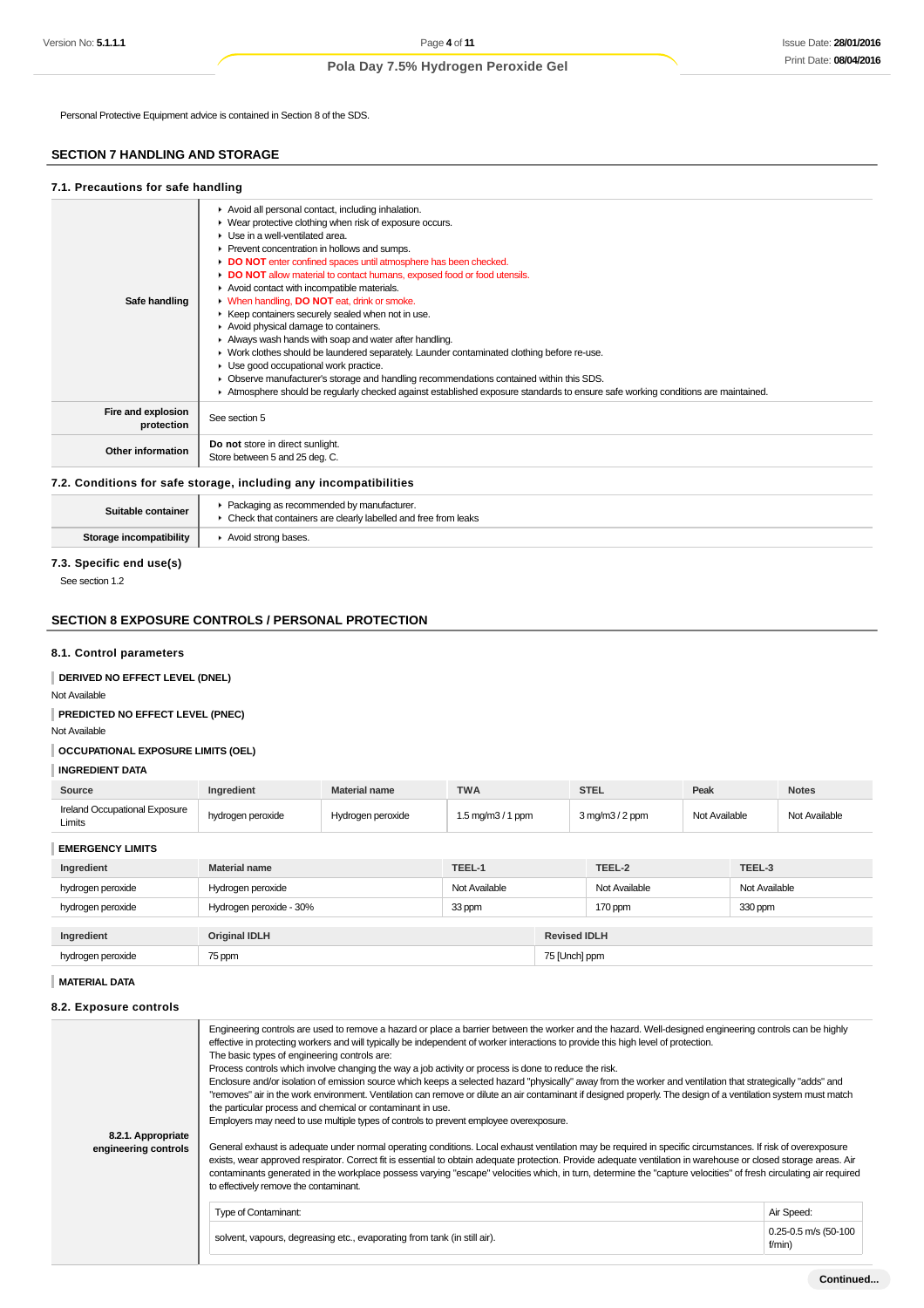|                            | aerosols, fumes from pouring operations, intermittent container filling, low speed conveyer transfers, welding, spray drift, plating<br>acid fumes, pickling (released at low velocity into zone of active generation)                                                                                                                                                                                                                                                                                                                                                                                                                                                                                                                                                                                                                                                                                                                                       | 0.5-1 m/s (100-200<br>$f/min.$ ) |  |  |
|----------------------------|--------------------------------------------------------------------------------------------------------------------------------------------------------------------------------------------------------------------------------------------------------------------------------------------------------------------------------------------------------------------------------------------------------------------------------------------------------------------------------------------------------------------------------------------------------------------------------------------------------------------------------------------------------------------------------------------------------------------------------------------------------------------------------------------------------------------------------------------------------------------------------------------------------------------------------------------------------------|----------------------------------|--|--|
|                            | direct spray, spray painting in shallow booths, drum filling, conveyer loading, crusher dusts, gas discharge (active generation into<br>zone of rapid air motion)                                                                                                                                                                                                                                                                                                                                                                                                                                                                                                                                                                                                                                                                                                                                                                                            |                                  |  |  |
|                            | grinding, abrasive blasting, tumbling, high speed wheel generated dusts (released at high initial velocity into zone of very high rapid<br>2.5-10 m/s (500-2000<br>air motion).<br>$f/min.$ )                                                                                                                                                                                                                                                                                                                                                                                                                                                                                                                                                                                                                                                                                                                                                                |                                  |  |  |
|                            | Within each range the appropriate value depends on:                                                                                                                                                                                                                                                                                                                                                                                                                                                                                                                                                                                                                                                                                                                                                                                                                                                                                                          |                                  |  |  |
|                            | Lower end of the range<br>Upper end of the range                                                                                                                                                                                                                                                                                                                                                                                                                                                                                                                                                                                                                                                                                                                                                                                                                                                                                                             |                                  |  |  |
|                            | 1: Room air currents minimal or favourable to capture                                                                                                                                                                                                                                                                                                                                                                                                                                                                                                                                                                                                                                                                                                                                                                                                                                                                                                        | 1: Disturbing room air currents  |  |  |
|                            | 2: Contaminants of low toxicity or of nuisance value only.                                                                                                                                                                                                                                                                                                                                                                                                                                                                                                                                                                                                                                                                                                                                                                                                                                                                                                   | 2: Contaminants of high toxicity |  |  |
|                            | 3: Intermittent, low production.                                                                                                                                                                                                                                                                                                                                                                                                                                                                                                                                                                                                                                                                                                                                                                                                                                                                                                                             | 3: High production, heavy use    |  |  |
|                            | 4: Large hood or large air mass in motion                                                                                                                                                                                                                                                                                                                                                                                                                                                                                                                                                                                                                                                                                                                                                                                                                                                                                                                    | 4: Small hood-local control only |  |  |
|                            | Simple theory shows that air velocity falls rapidly with distance away from the opening of a simple extraction pipe. Velocity generally decreases with the square<br>of distance from the extraction point (in simple cases). Therefore the air speed at the extraction point should be adjusted, accordingly, after reference to<br>distance from the contaminating source. The air velocity at the extraction fan, for example, should be a minimum of 1-2 m/s (200-400 f/min) for extraction of<br>solvents generated in a tank 2 meters distant from the extraction point. Other mechanical considerations, producing performance deficits within the extraction<br>apparatus, make it essential that theoretical air velocities are multiplied by factors of 10 or more when extraction systems are installed or used.                                                                                                                                  |                                  |  |  |
| 8.2.2. Personal protection |                                                                                                                                                                                                                                                                                                                                                                                                                                                                                                                                                                                                                                                                                                                                                                                                                                                                                                                                                              |                                  |  |  |
| Eye and face protection    | Safety glasses with side shields.<br>Chemical goggles.<br>► Contact lenses may pose a special hazard; soft contact lenses may absorb and concentrate irritants. A written policy document, describing the wearing of<br>lenses or restrictions on use, should be created for each workplace or task. This should include a review of lens absorption and adsorption for the class of<br>chemicals in use and an account of injury experience. Medical and first-aid personnel should be trained in their removal and suitable equipment should be<br>readily available. In the event of chemical exposure, begin eye irrigation immediately and remove contact lens as soon as practicable. Lens should be removed<br>at the first signs of eye redness or irritation - lens should be removed in a clean environment only after workers have washed hands thoroughly. [CDC NIOSH<br>Current Intelligence Bulletin 59], [AS/NZS 1336 or national equivalent] |                                  |  |  |
| <b>Skin protection</b>     | See Hand protection below                                                                                                                                                                                                                                                                                                                                                                                                                                                                                                                                                                                                                                                                                                                                                                                                                                                                                                                                    |                                  |  |  |
| Hands/feet protection      | ▶ Wear chemical protective gloves, e.g. PVC.<br>• Wear safety footwear or safety gumboots, e.g. Rubber<br>Rubber Gloves                                                                                                                                                                                                                                                                                                                                                                                                                                                                                                                                                                                                                                                                                                                                                                                                                                      |                                  |  |  |
| <b>Body protection</b>     | See Other protection below                                                                                                                                                                                                                                                                                                                                                                                                                                                                                                                                                                                                                                                                                                                                                                                                                                                                                                                                   |                                  |  |  |
| Other protection           | • Overalls.<br>P.V.C. apron.<br>Barrier cream.<br>Skin cleansing cream.<br>$\blacktriangleright$ Eye wash unit.                                                                                                                                                                                                                                                                                                                                                                                                                                                                                                                                                                                                                                                                                                                                                                                                                                              |                                  |  |  |
| <b>Thermal hazards</b>     | Not Available                                                                                                                                                                                                                                                                                                                                                                                                                                                                                                                                                                                                                                                                                                                                                                                                                                                                                                                                                |                                  |  |  |
|                            |                                                                                                                                                                                                                                                                                                                                                                                                                                                                                                                                                                                                                                                                                                                                                                                                                                                                                                                                                              |                                  |  |  |

#### **Respiratory protection**

Type B Filter of sufficient capacity. (AS/NZS 1716 & 1715, EN 143:2000 & 149:2001, ANSI Z88 or national equivalent)

Where the concentration of gas/particulates in the breathing zone, approaches or exceeds the "Exposure Standard" (or ES), respiratory protection is required. Degree of protection varies with both face-piece and Class of filter; the nature of protection varies with Type of filter.

| <b>Required Minimum Protection Factor</b> | <b>Half-Face Respirator</b> | <b>Full-Face Respirator</b> | <b>Powered Air Respirator</b> |
|-------------------------------------------|-----------------------------|-----------------------------|-------------------------------|
| up to $10 \times ES$                      | <b>B-AUS</b>                |                             | B-PAPR-AUS / Class 1          |
| up to $50 \times ES$                      |                             | B-AUS / Class 1             |                               |
| up to $100 \times ES$                     |                             | $B-2$                       | B-PAPR-2 ^                    |

^ - Full-face

A(All classes) = Organic vapours, B AUS or B1 = Acid gasses, B2 = Acid gas or hydrogen cyanide(HCN), B3 = Acid gas or hydrogen cyanide(HCN), E = Sulfur dioxide(SO2), G = Agricultural chemicals, K = Ammonia(NH3), Hg = Mercury, NO = Oxides of nitrogen, MB = Methyl bromide, AX = Low boiling point organic compounds(below 65 degC)

### **8.2.3. Environmental exposure controls**

See section 12

### **SECTION 9 PHYSICAL AND CHEMICAL PROPERTIES**

#### **9.1. Information on basic physical and chemical properties**

| Appearance             | Clear gel with spearmint odour, mixes with water. |                                                   |               |
|------------------------|---------------------------------------------------|---------------------------------------------------|---------------|
| <b>Physical state</b>  | Gel                                               | Relative density (Water = 1) $\parallel$          | $-1.1$        |
| Odour                  | Not Available                                     | <b>Partition coefficient</b><br>n-octanol / water | Not Available |
| <b>Odour threshold</b> | Not Available                                     | Auto-ignition temperature<br>(°C)                 | Not Available |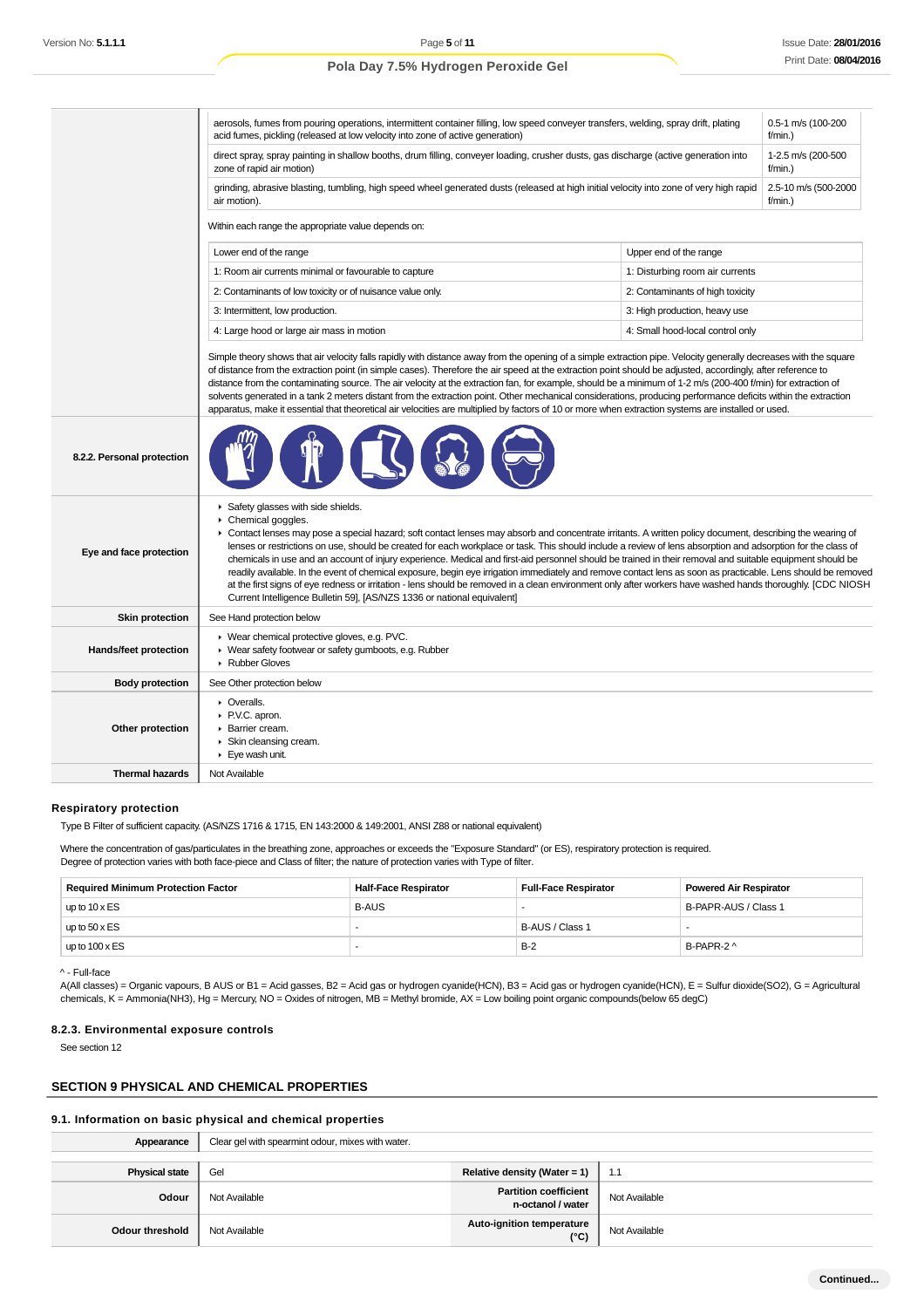| pH (as supplied)                                | $5.9 - 6.9$   | Decomposition<br>temperature           | Not Available  |
|-------------------------------------------------|---------------|----------------------------------------|----------------|
| Melting point / freezing<br>point (°C)          | Not Available | Viscosity (cSt)                        | Not Available  |
| Initial boiling point and<br>boiling range (°C) | Not Available | Molecular weight (g/mol)               | Not Applicable |
| Flash point (°C)                                | Not Available | <b>Taste</b>                           | Not Available  |
| <b>Evaporation rate</b>                         | Not Available | <b>Explosive properties</b>            | Not Available  |
| Flammability                                    | Not Available | <b>Oxidising properties</b>            | Not Available  |
| Upper Explosive Limit (%)                       | Not Available | Surface Tension (dyn/cm or<br>$mN/m$ ) | Not Available  |
| Lower Explosive Limit (%)                       | Not Available | <b>Volatile Component (%vol)</b>       | Not Available  |
| Vapour pressure (kPa)                           | Not Available | Gas group                              | Not Available  |
| Solubility in water (g/L)                       | Miscible      | pH as a solution (1%)                  | Not Available  |
| Vapour density $(Air = 1)$                      | Not Available | VOC g/L                                | Not Available  |

**9.2. Other information**

Not Available

### **SECTION 10 STABILITY AND REACTIVITY**

| 10.1. Reactivity                            | See section 7.2                                                           |
|---------------------------------------------|---------------------------------------------------------------------------|
| 10.2. Chemical stability                    | Product is considered stable and hazardous polymerisation will not occur. |
| 10.3. Possibility of<br>hazardous reactions | See section 7.2                                                           |
| 10.4. Conditions to avoid                   | See section 7.2                                                           |
| 10.5. Incompatible materials                | See section 7.2                                                           |
| 10.6. Hazardous<br>decomposition products   | See section 5.3                                                           |

### **SECTION 11 TOXICOLOGICAL INFORMATION**

### **11.1. Information on toxicological effects**

| Inhaled                                | The material is not thought to produce adverse health effects or irritation of the respiratory tract (as classified by EC Directives using animal models).<br>Nevertheless, good hygiene practice requires that exposure be kept to a minimum and that suitable control measures be used in an occupational setting.                                                                                                                                                                                                                                                                                                                                                                                                                                                                                                                                                                                                                                                                                                                                                                                                                                                                                                                                     |                                    |  |
|----------------------------------------|----------------------------------------------------------------------------------------------------------------------------------------------------------------------------------------------------------------------------------------------------------------------------------------------------------------------------------------------------------------------------------------------------------------------------------------------------------------------------------------------------------------------------------------------------------------------------------------------------------------------------------------------------------------------------------------------------------------------------------------------------------------------------------------------------------------------------------------------------------------------------------------------------------------------------------------------------------------------------------------------------------------------------------------------------------------------------------------------------------------------------------------------------------------------------------------------------------------------------------------------------------|------------------------------------|--|
| Ingestion                              | The material has NOT been classified by EC Directives or other classification systems as "harmful by ingestion". This is because of the lack of corroborating<br>animal or human evidence. The material may still be damaging to the health of the individual, following ingestion, especially where pre-existing organ (e.g liver,<br>kidney) damage is evident. Present definitions of harmful or toxic substances are generally based on doses producing mortality rather than those producing<br>morbidity (disease, ill-health). Gastrointestinal tract discomfort may produce nausea and vomiting. In an occupational setting however, ingestion of insignificant<br>quantities is not thought to be cause for concern.                                                                                                                                                                                                                                                                                                                                                                                                                                                                                                                            |                                    |  |
|                                        | Open cuts, abraded or irritated skin should not be exposed to this material<br>Entry into the blood-stream through, for example, cuts, abrasions, puncture wounds or lesions, may produce systemic injury with harmful effects. Examine the<br>skin prior to the use of the material and ensure that any external damage is suitably protected.<br>Limited evidence exists, or practical experience predicts, that the material either produces inflammation of the skin in a substantial number of individuals<br>following direct contact, and/or produces significant inflammation when applied to the healthy intact skin of animals, for up to four hours, such inflammation<br>being present twenty-four hours or more after the end of the exposure period. Skin irritation may also be present after prolonged or repeated exposure; this may<br>result in a form of contact dermatitis (nonallergic). The dermatitis is often characterised by skin redness (erythema) and swelling (oedema) which may<br>progress to blistering (vesiculation), scaling and thickening of the epidermis. At the microscopic level there may be intercellular oedema of the spongy layer of<br>the skin (spongiosis) and intracellular oedema of the epidermis. |                                    |  |
| <b>Skin Contact</b>                    |                                                                                                                                                                                                                                                                                                                                                                                                                                                                                                                                                                                                                                                                                                                                                                                                                                                                                                                                                                                                                                                                                                                                                                                                                                                          |                                    |  |
| Eye                                    | Evidence exists, or practical experience predicts, that the material may cause eye irritation in a substantial number of individuals and/or may produce significant<br>ocular lesions which are present twenty-four hours or more after instillation into the eye(s) of experimental animals.<br>Repeated or prolonged eye contact may cause inflammation characterised by temporary redness (similar to windburn) of the conjunctiva (conjunctivitis);<br>temporary impairment of vision and/or other transient eye damage/ulceration may occur.                                                                                                                                                                                                                                                                                                                                                                                                                                                                                                                                                                                                                                                                                                        |                                    |  |
| <b>Chronic</b>                         | Limited evidence suggests that repeated or long-term occupational exposure may produce cumulative health effects involving organs or biochemical systems.                                                                                                                                                                                                                                                                                                                                                                                                                                                                                                                                                                                                                                                                                                                                                                                                                                                                                                                                                                                                                                                                                                |                                    |  |
|                                        |                                                                                                                                                                                                                                                                                                                                                                                                                                                                                                                                                                                                                                                                                                                                                                                                                                                                                                                                                                                                                                                                                                                                                                                                                                                          |                                    |  |
| Pola Day 7.5% Hydrogen<br>Peroxide Gel | <b>TOXICITY</b><br>Not Available                                                                                                                                                                                                                                                                                                                                                                                                                                                                                                                                                                                                                                                                                                                                                                                                                                                                                                                                                                                                                                                                                                                                                                                                                         | <b>IRRITATION</b><br>Not Available |  |
|                                        | <b>TOXICITY</b>                                                                                                                                                                                                                                                                                                                                                                                                                                                                                                                                                                                                                                                                                                                                                                                                                                                                                                                                                                                                                                                                                                                                                                                                                                          | <b>IRRITATION</b>                  |  |
|                                        | dermal (rat) LD50: 3000-5480 mg/kg <sup>[1]</sup>                                                                                                                                                                                                                                                                                                                                                                                                                                                                                                                                                                                                                                                                                                                                                                                                                                                                                                                                                                                                                                                                                                                                                                                                        | Nil reported                       |  |
| hydrogen peroxide                      | Inhalation (rat) LC50: 2 mg/L/4H <sup>[2]</sup>                                                                                                                                                                                                                                                                                                                                                                                                                                                                                                                                                                                                                                                                                                                                                                                                                                                                                                                                                                                                                                                                                                                                                                                                          |                                    |  |
|                                        | Oral (rat) LD50: 75 mg/kg <sup>[1]</sup>                                                                                                                                                                                                                                                                                                                                                                                                                                                                                                                                                                                                                                                                                                                                                                                                                                                                                                                                                                                                                                                                                                                                                                                                                 |                                    |  |
| Legend:                                | 1. Value obtained from Europe ECHA Registered Substances - Acute toxicity 2.* Value obtained from manufacturer's SDS. Unless otherwise specified data                                                                                                                                                                                                                                                                                                                                                                                                                                                                                                                                                                                                                                                                                                                                                                                                                                                                                                                                                                                                                                                                                                    |                                    |  |
|                                        | extracted from RTECS - Register of Toxic Effect of chemical Substances                                                                                                                                                                                                                                                                                                                                                                                                                                                                                                                                                                                                                                                                                                                                                                                                                                                                                                                                                                                                                                                                                                                                                                                   |                                    |  |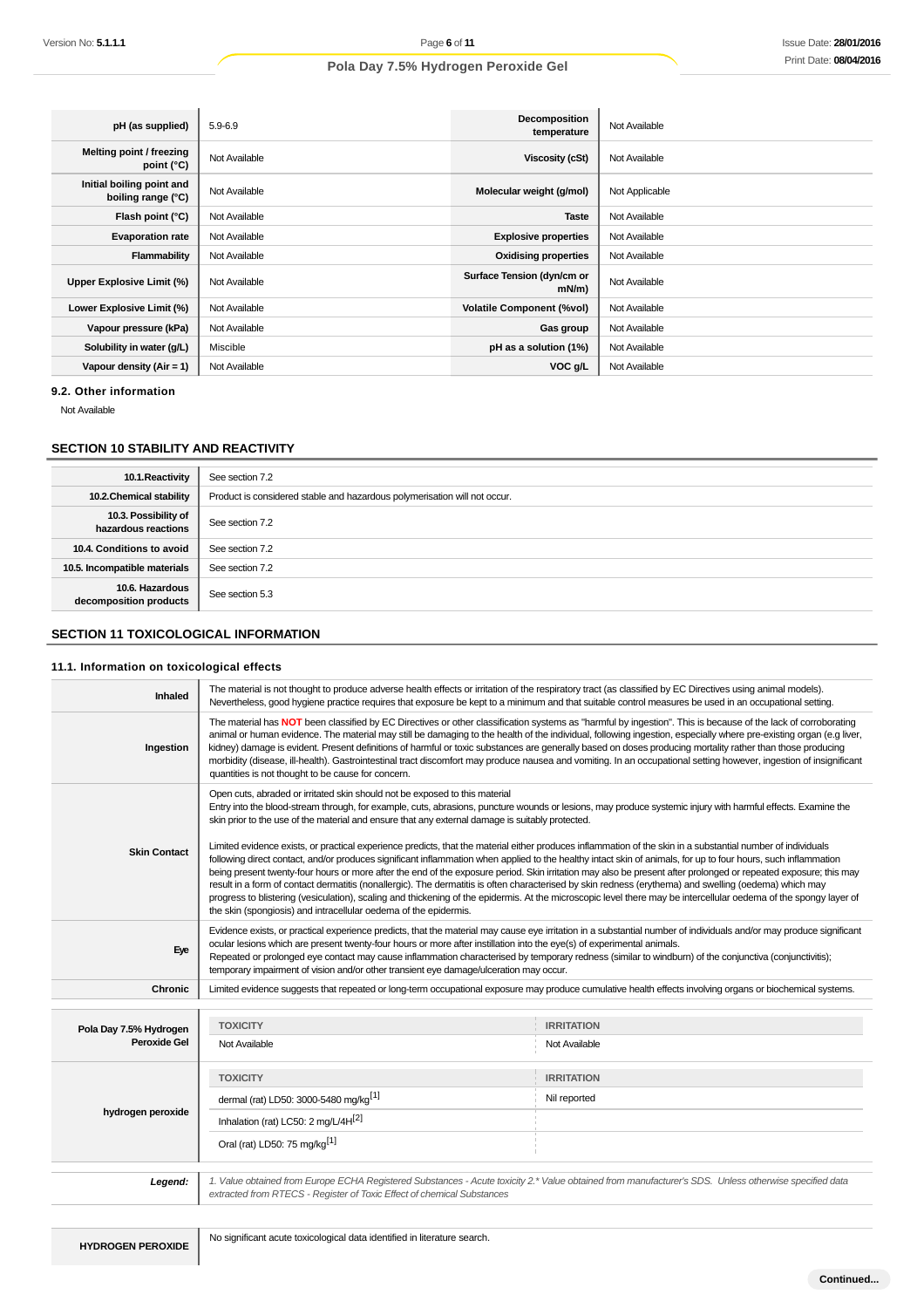|                                  | RADS include the absence of preceding respiratory disease, in a non-atopic individual, with abrupt onset of persistent asthma-like symptoms within minutes to<br>hours of a documented exposure to the irritant. A reversible airflow pattern, on spirometry, with the presence of moderate to severe bronchial hyperreactivity on<br>methacholine challenge testing and the lack of minimal lymphocytic inflammation, without eosinophilia, have also been included in the criteria for diagnosis of<br>RADS. RADS (or asthma) following an irritating inhalation is an infrequent disorder with rates related to the concentration of and duration of exposure to the<br>irritating substance. Industrial bronchitis, on the other hand, is a disorder that occurs as result of exposure due to high concentrations of irritating substance<br>(often particulate in nature) and is completely reversible after exposure ceases. The disorder is characterised by dyspnea, cough and mucus production.<br>For hydrogen peroxide:<br>Hazard increases with peroxide concentration, high concentrations contain an additive stabiliser.<br><b>Pharmacokinetics</b><br>Hydrogen peroxide is a normal product of metabolism. It is readily decomposed by catalase in normal cells. In experimental animals exposed to hydrogen<br>peroxide, target organs affected include the lungs, intestine, thymus, liver, and kidney, suggesting its distribution to those sites.<br>Hydrogen peroxide has been detected in breath.<br>Absorption: Hydrogen peroxide is decomposed in the bowel before absorption. When applied to tissue, solutions of hydrogen peroxide have poor penetrability.<br>▶ Distribution Hydrogen peroxide is produced metabolically in intact cells and tissues. It is formed by reduction of oxygen either directly in a two-electron<br>transfer reaction, often catalysed by flavoproteins, or by an initial one-electron step to O2 followed by dismutation to hydrogen peroxide.<br>► Hydrogen peroxide has been detected in serum and in intact liver. based on the results of toxicity studies, the lungs, intestine, thymus, liver, and kidney may be<br>distribution sites. In rabbits and cats that died after intravenous administration of hydrogen peroxide, the lungs were pale and emphysematous. Following<br>intraperitoneal injection of hydrogen peroxide in mice, pyknotic nuclei were induced in the intestine and thymus (IARC 1985). Degeneration of hepatic and<br>renal tubular epithelial tissue was observed following oral administration of hydrogen peroxide to mice.<br>► Metabolism Glutathione peroxidase, responsible for decomposing hydrogen peroxide, is present in normal human tissues (IARC 1985). When hydrogen<br>peroxide comes in contact with catalase, an enzyme found in blood and most tissues, it rapidly decomposes into oxygen and water.<br>Excretion Hydrogen peroxide has been detected in human breath at levels ranging from 1.0+/-.5 g/L to 0.34+/-0.17 g/L.<br>Carcinogenicity<br>Gastric and duodenal lesions including adenomas, carcinomas, and adenocarcinomas have been observed in mice treated orally with hydrogen peroxide.<br>Marked strain differences in the incidence of tumors have been observed. Papilloma development has been observed in mice treated by dermal application.<br>Genotoxicity<br>Hydrogen peroxide induced DNA damage, sister chromatid exchanges and chromosomal aberrations in mammalian cells in vitro. Hydrogen peroxide induced<br>DNA damage in bacteria (E. coli), and was mutagenic to bacteria (Salmonella typhimurium) and the fungi, Neurospora crassa and Aspergillis chevallieri, but<br>not to Streptomyces griseoflavus. It was not mutagenic to Drosophila melanogaster or to mammalian cells in vitro.<br><b>Developmental Toxicity</b><br>Malformations have been observed in chicken embryos treated with hydrogen peroxide, but experiments with mice and rats have been negative.<br>Female rats that received 0.45% hydrogen peroxide (equivalent to approximately 630 mg/kg/day)7 as the sole drinking fluid for five weeks produced normal<br>litters when mated with untreated males.<br>Doses of 1.4 to 11 mol/egg hydrogen peroxide (purity 30%) dissolved in water were injected into the airspace of groups of 20-30 white leghom chicken eggs on<br>day 3 of incubation.<br>Embryos were examined on day 14. The incidence of embryonic deaths and malformations was dose-related and detected at doses of 2.8 mol/egg and above.<br>The combined ED50 was 2.7 mol/egg.<br><b>Reproductive Toxicity</b> |                 |                |  |  |
|----------------------------------|----------------------------------------------------------------------------------------------------------------------------------------------------------------------------------------------------------------------------------------------------------------------------------------------------------------------------------------------------------------------------------------------------------------------------------------------------------------------------------------------------------------------------------------------------------------------------------------------------------------------------------------------------------------------------------------------------------------------------------------------------------------------------------------------------------------------------------------------------------------------------------------------------------------------------------------------------------------------------------------------------------------------------------------------------------------------------------------------------------------------------------------------------------------------------------------------------------------------------------------------------------------------------------------------------------------------------------------------------------------------------------------------------------------------------------------------------------------------------------------------------------------------------------------------------------------------------------------------------------------------------------------------------------------------------------------------------------------------------------------------------------------------------------------------------------------------------------------------------------------------------------------------------------------------------------------------------------------------------------------------------------------------------------------------------------------------------------------------------------------------------------------------------------------------------------------------------------------------------------------------------------------------------------------------------------------------------------------------------------------------------------------------------------------------------------------------------------------------------------------------------------------------------------------------------------------------------------------------------------------------------------------------------------------------------------------------------------------------------------------------------------------------------------------------------------------------------------------------------------------------------------------------------------------------------------------------------------------------------------------------------------------------------------------------------------------------------------------------------------------------------------------------------------------------------------------------------------------------------------------------------------------------------------------------------------------------------------------------------------------------------------------------------------------------------------------------------------------------------------------------------------------------------------------------------------------------------------------------------------------------------------------------------------------------------------------------------------------------------------------------------------------------------------------------------------------------------------------------------------------------------------------------------------------------------------------------------------------------------------------------------------------------------------------------------------------------------------------------------------------------------------------------------------------------------------------------------------------------------------------------------------------------------------------------------------------------------------------------------------------------------------------------------------------------------------------------------------------------------------------------------------------------------------------------------------------------------------------------------------------------------------------------------|-----------------|----------------|--|--|
|                                  | A 1% solution of hydrogen peroxide (equivalent to 1900 mg/kg/day) given as the sole drinking fluid to three-month-old male mice for 7-28 days did not cause<br>infertility.<br>The substance is classified by IARC as Group 3:<br>NOT classifiable as to its carcinogenicity to humans.<br>Evidence of carcinogenicity may be inadequate or limited in animal testing.                                                                                                                                                                                                                                                                                                                                                                                                                                                                                                                                                                                                                                                                                                                                                                                                                                                                                                                                                                                                                                                                                                                                                                                                                                                                                                                                                                                                                                                                                                                                                                                                                                                                                                                                                                                                                                                                                                                                                                                                                                                                                                                                                                                                                                                                                                                                                                                                                                                                                                                                                                                                                                                                                                                                                                                                                                                                                                                                                                                                                                                                                                                                                                                                                                                                                                                                                                                                                                                                                                                                                                                                                                                                                                                                                                                                                                                                                                                                                                                                                                                                                                                                                                                                                                                                             |                 |                |  |  |
| <b>Acute Toxicity</b>            | $\circledcirc$                                                                                                                                                                                                                                                                                                                                                                                                                                                                                                                                                                                                                                                                                                                                                                                                                                                                                                                                                                                                                                                                                                                                                                                                                                                                                                                                                                                                                                                                                                                                                                                                                                                                                                                                                                                                                                                                                                                                                                                                                                                                                                                                                                                                                                                                                                                                                                                                                                                                                                                                                                                                                                                                                                                                                                                                                                                                                                                                                                                                                                                                                                                                                                                                                                                                                                                                                                                                                                                                                                                                                                                                                                                                                                                                                                                                                                                                                                                                                                                                                                                                                                                                                                                                                                                                                                                                                                                                                                                                                                                                                                                                                                     | Carcinogenicity | $\circledcirc$ |  |  |
| <b>Skin Irritation/Corrosion</b> | $\circ$                                                                                                                                                                                                                                                                                                                                                                                                                                                                                                                                                                                                                                                                                                                                                                                                                                                                                                                                                                                                                                                                                                                                                                                                                                                                                                                                                                                                                                                                                                                                                                                                                                                                                                                                                                                                                                                                                                                                                                                                                                                                                                                                                                                                                                                                                                                                                                                                                                                                                                                                                                                                                                                                                                                                                                                                                                                                                                                                                                                                                                                                                                                                                                                                                                                                                                                                                                                                                                                                                                                                                                                                                                                                                                                                                                                                                                                                                                                                                                                                                                                                                                                                                                                                                                                                                                                                                                                                                                                                                                                                                                                                                                            | Reproductivity  | $\circ$        |  |  |
|                                  |                                                                                                                                                                                                                                                                                                                                                                                                                                                                                                                                                                                                                                                                                                                                                                                                                                                                                                                                                                                                                                                                                                                                                                                                                                                                                                                                                                                                                                                                                                                                                                                                                                                                                                                                                                                                                                                                                                                                                                                                                                                                                                                                                                                                                                                                                                                                                                                                                                                                                                                                                                                                                                                                                                                                                                                                                                                                                                                                                                                                                                                                                                                                                                                                                                                                                                                                                                                                                                                                                                                                                                                                                                                                                                                                                                                                                                                                                                                                                                                                                                                                                                                                                                                                                                                                                                                                                                                                                                                                                                                                                                                                                                                    |                 |                |  |  |

| <b>Skin Irritation/Corrosion</b>            | Y | Reproductivity                  |                                                                                                                                                                    |
|---------------------------------------------|---|---------------------------------|--------------------------------------------------------------------------------------------------------------------------------------------------------------------|
| <b>Serious Eye</b><br>Damage/Irritation     |   | <b>STOT - Single Exposure</b>   | ∾                                                                                                                                                                  |
| <b>Respiratory or Skin</b><br>sensitisation |   | <b>STOT - Repeated Exposure</b> | $\circ$                                                                                                                                                            |
| Mutagenicity                                | N | <b>Aspiration Hazard</b>        |                                                                                                                                                                    |
|                                             |   | Legend:                         | $\blacktriangleright$ - Data available but does not fill the criteria for classification<br>$\blacktriangleright$ - Data required to make classification available |

 $\bigcirc$  – Data Not Available to make classification

### **SECTION 12 ECOLOGICAL INFORMATION**

### **12.1. Toxicity**

| Ingredient        | Endpoint                                                                                                                                                                                                                                                                                                                                                                                 | <b>Test Duration (hr)</b>           | <b>Species</b>                | Value        | Source |
|-------------------|------------------------------------------------------------------------------------------------------------------------------------------------------------------------------------------------------------------------------------------------------------------------------------------------------------------------------------------------------------------------------------------|-------------------------------------|-------------------------------|--------------|--------|
| hydrogen peroxide | <b>LC50</b>                                                                                                                                                                                                                                                                                                                                                                              | Fish<br>96                          |                               | $0.020$ mg/L | 3      |
| hydrogen peroxide | EC50                                                                                                                                                                                                                                                                                                                                                                                     | 3                                   | Algae or other aquatic plants | $0.27$ mg/L  | 4      |
| hydrogen peroxide | EC50                                                                                                                                                                                                                                                                                                                                                                                     | 48                                  | Crustacea                     | $2.32$ mg/L  | 4      |
| hydrogen peroxide | EC50                                                                                                                                                                                                                                                                                                                                                                                     | 72<br>Algae or other aquatic plants |                               | $0.71$ mg/L  | 4      |
| hydrogen peroxide | <b>NOEC</b>                                                                                                                                                                                                                                                                                                                                                                              | 192                                 | Fish                          | $0.028$ mg/L | 4      |
| Legend:           | Extracted from 1. IUCLID Toxicity Data 2. Europe ECHA Registered Substances - Ecotoxicological Information - Aquatic Toxicity 3. EPIWIN Suite V3.12 -<br>Aquatic Toxicity Data (Estimated) 4. US EPA, Ecotox database - Aquatic Toxicity Data 5. ECETOC Aquatic Hazard Assessment Data 6. NITE (Japan) -<br>Bioconcentration Data 7. METI (Japan) - Bioconcentration Data 8. Vendor Data |                                     |                               |              |        |

### **DO NOT** discharge into sewer or waterways.

### **12.2. Persistence and degradability**

| Ingredient               | Persistence: Water/Soil | sistence: Air |
|--------------------------|-------------------------|---------------|
| ` peroxide.<br>hudrogan. | LOW                     | LOW           |

### **12.3. Bioaccumulative potential**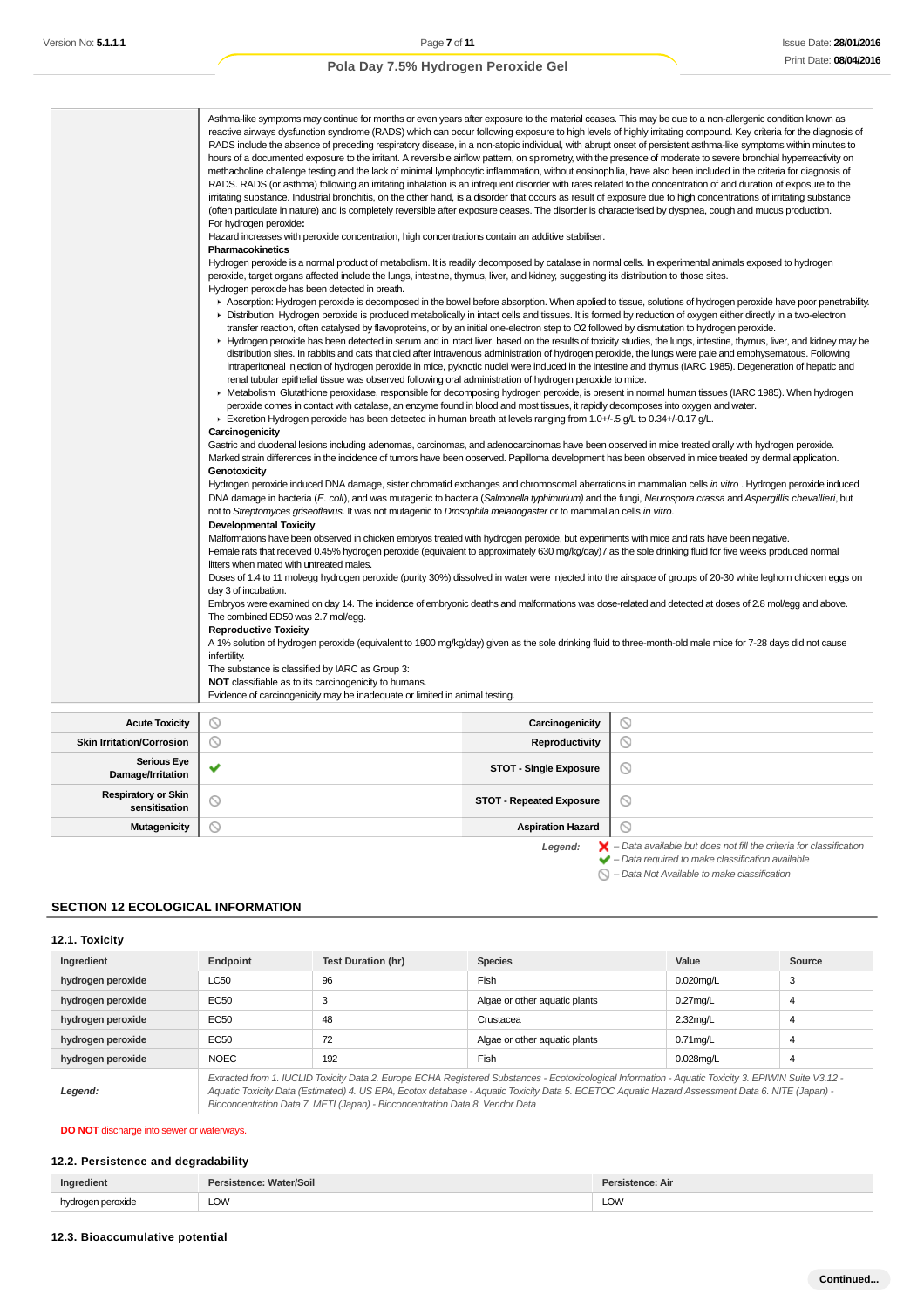| Ingredient        | <b>Bioaccumulation</b> |
|-------------------|------------------------|
| hydrogen peroxide | LOW (LogKOW = -1.571)  |

### **12.4. Mobility in soil**

| Ingredient        | <b>Mobility</b>      |
|-------------------|----------------------|
| hydrogen peroxide | LOW ( $KOC = 14.3$ ) |

### **12.5.Results of PBT and vPvB assessment**

| Relevant available data | Not Available | Not Available | Not Available |
|-------------------------|---------------|---------------|---------------|
| PBT Criteria fulfilled? | Not Available | Not Available | Not Available |

#### **12.6. Other adverse effects**

No data available

### **SECTION 13 DISPOSAL CONSIDERATIONS**

#### **13.1. Waste treatment methods**

| <b>Product / Packaging</b><br>disposal | Consult State Land Waste Management Authority for disposal.<br>Bury residue in an authorised landfill. |
|----------------------------------------|--------------------------------------------------------------------------------------------------------|
| <b>Waste treatment options</b>         | Not Available                                                                                          |
| Sewage disposal options                | Not Available                                                                                          |

### **SECTION 14 TRANSPORT INFORMATION**

## **Labels Required**

**Marine Pollutant** NO

### **Land transport (ADR): NOT REGULATED FOR TRANSPORT OF DANGEROUS GOODS**

| 14.1.UN number                        | Not Applicable                                                                                                                |                                                                                        |  |  |  |
|---------------------------------------|-------------------------------------------------------------------------------------------------------------------------------|----------------------------------------------------------------------------------------|--|--|--|
| 14.2. Packing group                   | Not Applicable                                                                                                                |                                                                                        |  |  |  |
| 14.3.UN proper shipping<br>name       | Not Applicable                                                                                                                |                                                                                        |  |  |  |
| 14.4. Environmental hazard            | Not Applicable                                                                                                                |                                                                                        |  |  |  |
| 14.5. Transport hazard<br>class(es)   | Not Applicable<br>Class<br>Not Applicable<br>Subrisk                                                                          |                                                                                        |  |  |  |
| 14.6. Special precautions for<br>user | Hazard identification (Kemler)<br><b>Classification code</b><br><b>Hazard Label</b><br>Special provisions<br>Limited quantity | Not Applicable<br>Not Applicable<br>Not Applicable<br>Not Applicable<br>Not Applicable |  |  |  |

### **Air transport (ICAO-IATA / DGR): NOT REGULATED FOR TRANSPORT OF DANGEROUS GOODS**

| 14.1. UN number                       | Not Applicable                                                                                                         |                |  |
|---------------------------------------|------------------------------------------------------------------------------------------------------------------------|----------------|--|
| 14.2. Packing group                   | Not Applicable                                                                                                         |                |  |
| 14.3. UN proper shipping<br>name      | Not Applicable                                                                                                         |                |  |
| 14.4. Environmental hazard            | Not Applicable                                                                                                         |                |  |
| 14.5. Transport hazard<br>class(es)   | <b>ICAO/IATA Class</b><br>Not Applicable<br>ICAO / IATA Subrisk<br>Not Applicable<br>Not Applicable<br><b>ERG Code</b> |                |  |
|                                       | Special provisions                                                                                                     | Not Applicable |  |
|                                       | Cargo Only Packing Instructions                                                                                        | Not Applicable |  |
|                                       | Cargo Only Maximum Qty / Pack                                                                                          | Not Applicable |  |
| 14.6. Special precautions for<br>user | Passenger and Cargo Packing Instructions                                                                               | Not Applicable |  |
|                                       | Passenger and Cargo Maximum Qty / Pack                                                                                 | Not Applicable |  |
|                                       | Passenger and Cargo Limited Quantity Packing Instructions                                                              | Not Applicable |  |
|                                       | Passenger and Cargo Limited Maximum Qty / Pack                                                                         | Not Applicable |  |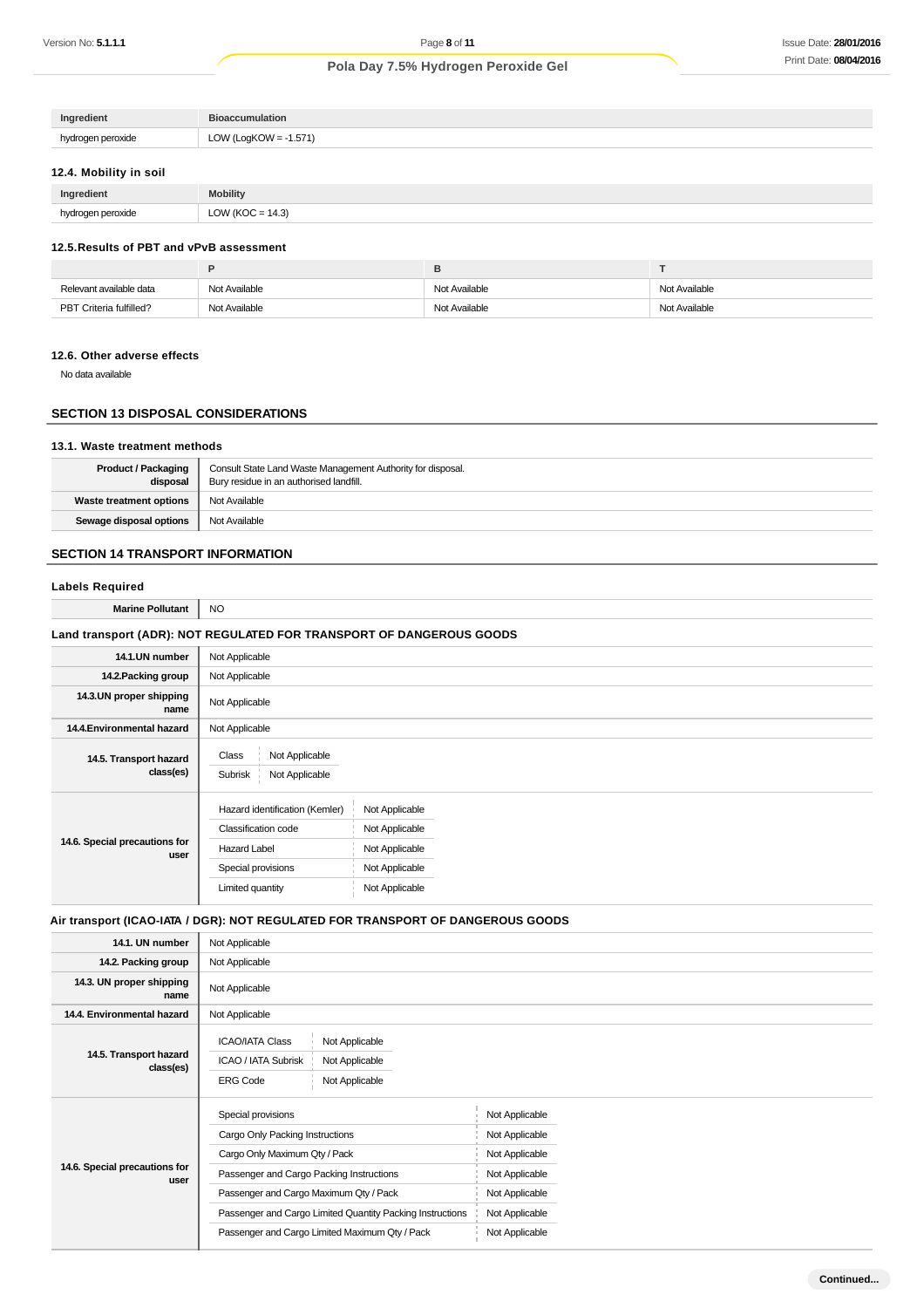### **Sea transport (IMDG-Code / GGVSee): NOT REGULATED FOR TRANSPORT OF DANGEROUS GOODS**

| 14.1. UN number                       | Not Applicable                                                                                                             |  |  |  |
|---------------------------------------|----------------------------------------------------------------------------------------------------------------------------|--|--|--|
| 14.2. Packing group                   | Not Applicable                                                                                                             |  |  |  |
| 14.3. UN proper shipping<br>name      | Not Applicable                                                                                                             |  |  |  |
| 14.4. Environmental hazard            | Not Applicable                                                                                                             |  |  |  |
| 14.5. Transport hazard<br>class(es)   | <b>IMDG Class</b><br>Not Applicable<br><b>IMDG Subrisk</b><br>Not Applicable                                               |  |  |  |
| 14.6. Special precautions for<br>user | <b>EMS Number</b><br>Not Applicable<br>Special provisions<br>Not Applicable<br><b>Limited Quantities</b><br>Not Applicable |  |  |  |

#### **Inland waterways transport (ADN): NOT REGULATED FOR TRANSPORT OF DANGEROUS GOODS**

| 14.1. UN number                       | Not Applicable                                                                                                                                                                                            |
|---------------------------------------|-----------------------------------------------------------------------------------------------------------------------------------------------------------------------------------------------------------|
| 14.2. Packing group                   | Not Applicable                                                                                                                                                                                            |
| 14.3. UN proper shipping<br>name      | Not Applicable                                                                                                                                                                                            |
| 14.4. Environmental hazard            | Not Applicable                                                                                                                                                                                            |
| 14.5. Transport hazard<br>class(es)   | Not Applicable<br>Not Applicable                                                                                                                                                                          |
| 14.6. Special precautions for<br>user | <b>Classification code</b><br>Not Applicable<br>Special provisions<br>Not Applicable<br>Not Applicable<br>Limited quantity<br>Equipment required<br>Not Applicable<br>Not Applicable<br>Fire cones number |

### **Transport in bulk according to Annex II of MARPOL and the IBC code**

Not Applicable

### **SECTION 15 REGULATORY INFORMATION**

#### **15.1. Safety, health and environmental regulations / legislation specific for the substance or mixture**

### **HYDROGEN PEROXIDE(7722-84-1) IS FOUND ON THE FOLLOWING REGULATORY LISTS**

| EU REACH Regulation (EC) No 1907/2006 - Annex XVII - Restrictions on the manufacture,<br>placing on the market and use of certain dangerous substances, mixtures and articles | European Union (EU) Regulation (EC) No 1272/2008 on Classification, Labelling and<br>Packaging of Substances and Mixtures - Annex VI |  |  |  |
|-------------------------------------------------------------------------------------------------------------------------------------------------------------------------------|--------------------------------------------------------------------------------------------------------------------------------------|--|--|--|
| European Customs Inventory of Chemical Substances ECICS (English)                                                                                                             | International Agency for Research on Cancer (IARC) - Agents Classified by the IARC                                                   |  |  |  |
| European Union - European Inventory of Existing Commercial Chemical Substances (EINECS)                                                                                       | Monographs                                                                                                                           |  |  |  |
| (English)                                                                                                                                                                     | International Air Transport Association (IATA) Dangerous Goods Regulations - Prohibited List                                         |  |  |  |
| European Union (EU) Annex I to Directive 67/548/EEC on Classification and Labelling of                                                                                        | Passenger and Cargo Aircraft                                                                                                         |  |  |  |
| Dangerous Substances - updated by ATP: 31                                                                                                                                     | Ireland Occupational Exposure Limits                                                                                                 |  |  |  |

This safety data sheet is in compliance with the following EU legislation and its adaptations - as far as applicable -: 67/548/EEC, 1999/45/EC, 98/24/EC, 92/85/EC, 94/33/EC, 91/689/EEC, 1999/13/EC, Commission Regulation (EU) 2015/830, Regulation (EC) No 1272/2008 and their amendments as well as the following British legislation: - The Control of Substances Hazardous to Health Regulations (COSHH) 2002 - COSHH Essentials - The Management of Health and Safety at Work Regulations 1999

#### **15.2. Chemical safety assessment**

For further information please look at the Chemical Safety Assessment and Exposure Scenarios prepared by your Supply Chain if available.

#### **ECHA SUMMARY**

| Ingredient                                  | <b>CAS number</b><br>Index No                                                                                                                                                                                                              |  | <b>ECHA Dossier</b>                      |                                                   |                                                   |  |  |
|---------------------------------------------|--------------------------------------------------------------------------------------------------------------------------------------------------------------------------------------------------------------------------------------------|--|------------------------------------------|---------------------------------------------------|---------------------------------------------------|--|--|
| hydrogen peroxide                           | 008-003-00-9<br>7722-84-1                                                                                                                                                                                                                  |  |                                          | 01-2119485845-22-XXXX                             |                                                   |  |  |
| <b>Harmonisation (C&amp;L</b><br>Inventory) | <b>Hazard Class and Category Code(s)</b>                                                                                                                                                                                                   |  | <b>Pictograms Signal Word</b><br>Code(s) | <b>Hazard Statement</b><br>Code(s)                |                                                   |  |  |
|                                             | Ox. Lig. 1, Acute Tox. 4, Skin Corr. 1A                                                                                                                                                                                                    |  | GHS07, GHS05, GHS03,<br>Dgr              | H271, H302, H314, H332                            |                                                   |  |  |
| 2                                           | Ox. Lig. 1, Acute Tox. 4, Skin Corr. 1A, Eye Dam. 1, STOT SE 3, Aquatic Chronic 3, Ox. Lig.<br>2, Acute Tox. 3, Flam. Lig. 2, Skin Corr. 1B, Acute Tox. 2, Met. Corr. 1, Aquatic Chronic 2,<br>Not Classified, Skin Irrit. 2, Eye Irrit. 2 |  |                                          | GHS05, GHS03, Dgr,<br>GHS02, GHS06, GHS09,<br>Wng | H271, H314, H335, H318,<br>H225, H301, H330, H290 |  |  |
|                                             |                                                                                                                                                                                                                                            |  |                                          |                                                   |                                                   |  |  |

Harmonisation Code 1 = The most prevalent classification. Harmonisation Code 2 = The most severe classification.

| <b>National Inventory</b> | <b>Status</b>         |
|---------------------------|-----------------------|
| Australia - AICS          |                       |
| Canada - DSL              |                       |
| Canada - NDSL             | N (hydrogen peroxide) |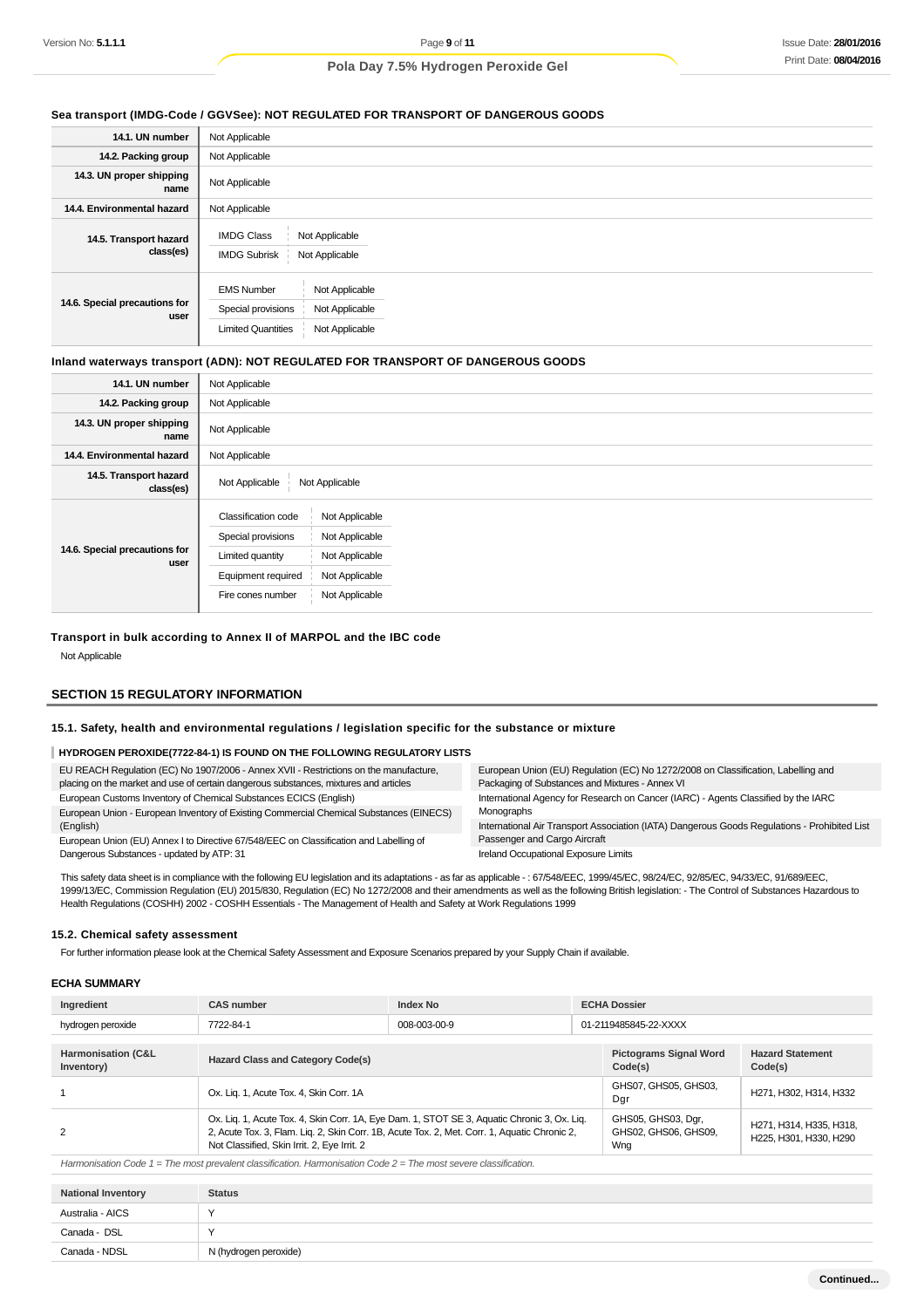| China - IECSC                           |                                                                                                                                                                                            |
|-----------------------------------------|--------------------------------------------------------------------------------------------------------------------------------------------------------------------------------------------|
| Europe - EINEC / ELINCS /<br><b>NLP</b> |                                                                                                                                                                                            |
| Japan - ENCS                            |                                                                                                                                                                                            |
| Korea - KECI                            |                                                                                                                                                                                            |
| New Zealand - NZIoC                     |                                                                                                                                                                                            |
| Philippines - PICCS                     |                                                                                                                                                                                            |
| USA - TSCA                              |                                                                                                                                                                                            |
| Legend:                                 | $Y = All$ ingredients are on the inventory<br>N = Not determined or one or more ingredients are not on the inventory and are not exempt from listing(see specific ingredients in brackets) |

### **SECTION 16 OTHER INFORMATION**

### **Full text Risk and Hazard codes**

| H <sub>225</sub> | Highly flammable liquid and vapour.               |  |
|------------------|---------------------------------------------------|--|
| H <sub>271</sub> | May cause fire or explosion; strong oxidiser.     |  |
| H290             | May be corrosive to metals.                       |  |
| H301             | Toxic if swallowed.                               |  |
| H302             | Harmful if swallowed.                             |  |
| H314             | Causes severe skin burns and eye damage.          |  |
| H318             | Causes serious eye damage.                        |  |
| H330             | Fatal if inhaled.                                 |  |
| H332             | Harmful if inhaled.                               |  |
| H335             | May cause respiratory irritation.                 |  |
|                  |                                                   |  |
| R20/22           | Harmful by inhalation and if swallowed.           |  |
| <b>R35</b>       | Causes severe burns.                              |  |
| R5               | Heating may cause an explosion.                   |  |
| R8               | Contact with combustible material may cause fire. |  |

#### **Other information**

#### **DSD / DPD label elements**



Relevant risk statements are found in section 2.1

| <b>SAFETY ADVICE</b><br><b>S02</b><br>Keep out of reach of children.<br><b>S23</b><br>Do not breathe gas/fumes/vapour/spray.<br><b>S26</b><br>In case of contact with eyes, rinse with plenty of water and contact Doctor or Poisons Information Centre.<br><b>S35</b><br>This material and its container must be disposed of in a safe way. | Indication(s) of danger | - Xi                      |  |
|----------------------------------------------------------------------------------------------------------------------------------------------------------------------------------------------------------------------------------------------------------------------------------------------------------------------------------------------|-------------------------|---------------------------|--|
|                                                                                                                                                                                                                                                                                                                                              |                         |                           |  |
|                                                                                                                                                                                                                                                                                                                                              |                         |                           |  |
|                                                                                                                                                                                                                                                                                                                                              |                         |                           |  |
|                                                                                                                                                                                                                                                                                                                                              |                         |                           |  |
|                                                                                                                                                                                                                                                                                                                                              |                         |                           |  |
|                                                                                                                                                                                                                                                                                                                                              | S39                     | Wear eye/face protection. |  |
| <b>S40</b><br>To clean the floor and all objects contaminated by this material, use water.                                                                                                                                                                                                                                                   |                         |                           |  |
| S46<br>If swallowed, seek medical advice immediately and show this container or label.                                                                                                                                                                                                                                                       |                         |                           |  |
| <b>S56</b><br>Dispose of this material and its container at hazardous or special waste collection point.                                                                                                                                                                                                                                     |                         |                           |  |
| <b>S64</b><br>If swallowed, rinse mouth with water (only if the person is conscious).                                                                                                                                                                                                                                                        |                         |                           |  |

Classification of the preparation and its individual components has drawn on official and authoritative sources as well as independent review by SDI Limited using available literature references.

The SDS is a Hazard Communication tool and should be used to assist in the Risk Assessment. Many factors determine whether the reported Hazards are Risks in the workplace or other settings. Risks may be determined by reference to Exposures Scenarios. Scale of use, frequency of use and current or available engineering controls must be considered.

For detailed advice on Personal Protective Equipment, refer to the following EU CEN Standards:

EN 166 Personal eye-protection

EN 340 Protective clothing

EN 374 Protective gloves against chemicals and micro-organisms

EN 13832 Footwear protecting against chemicals

EN 133 Respiratory protective devices

#### **Definitions and abbreviations**

PC-TWA: Permissible Concentration-Time Weighted Average PC-STEL: Permissible Concentration-Short Term Exposure Limit IARC: International Agency for Research on Cancer